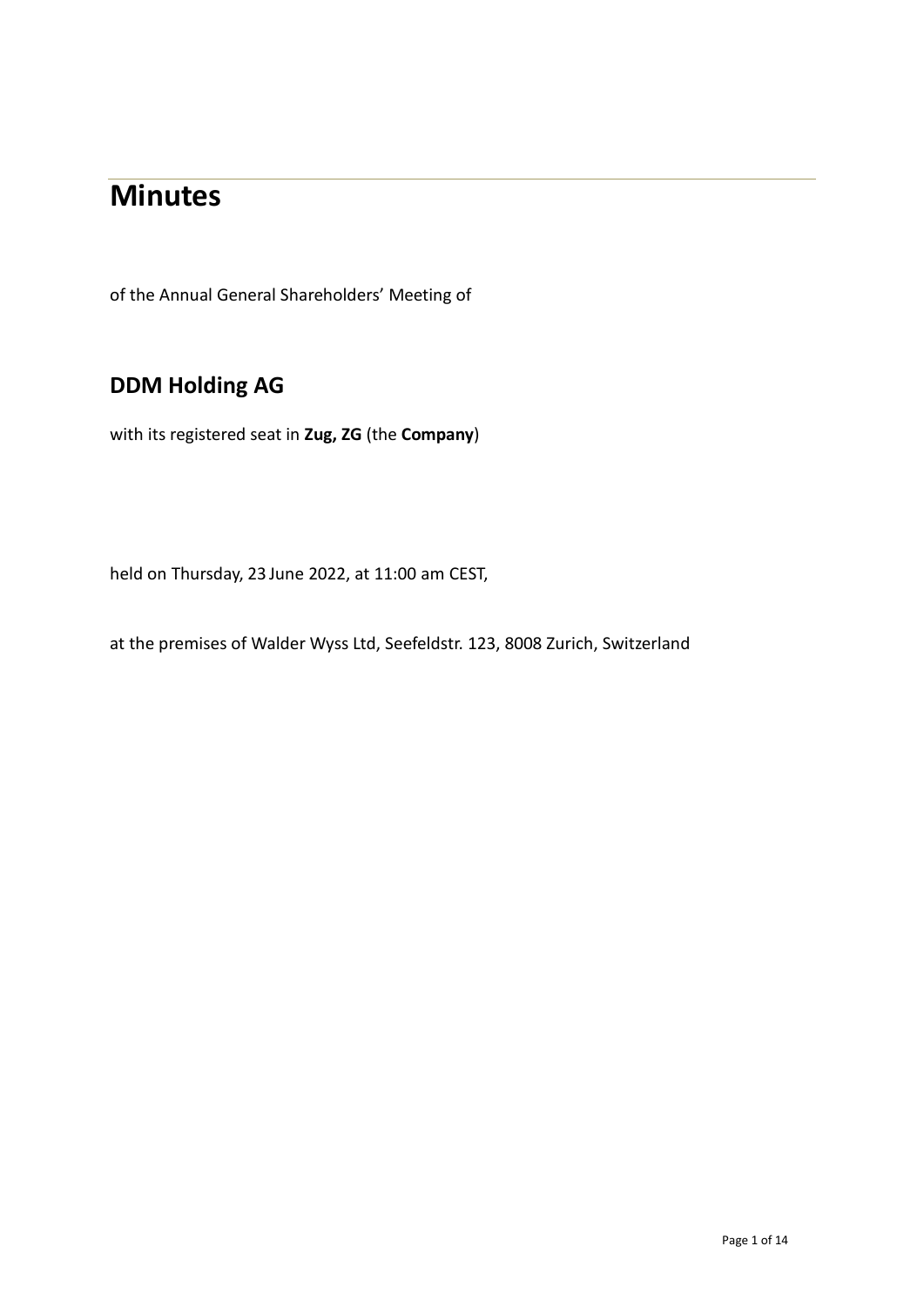#### **Welcome**

Dear guests, I am happy to welcome you to the Annual General Shareholders' Meeting of DDM Holding AG in Zürich.

First of all, please allow me to introduce myself and my colleagues. My name is Fredrik Olsson, Chief Financial Officer at DDM Holding AG. Being proposed by the Board of Directors and provided that I will be elected by this meeting, I will act as chairman of the day for this Annual General Shareholders' Meeting.

The Ordinary General Meeting of Shareholders will be held in accordance with Article 27 of the Ordinance 3 on Measures to Combat the Coronavirus (COVID-19). Therefore, the personal attendance of the shareholders and the members of the Board of Directors is not possible, in order to reduce the number of participants as far as possible in light of the COVID-19 pandemic.

I would also like to welcome Dr. Harald Maag from Bratschi AG, who was appointed by the last annual general meeting held on 22 June 2021 as the independent proxy of the Company and will thus serve as independent proxy for this Annual General Shareholders' Meeting. I would like to use this opportunity to point out that the Board of Directors proposes to re-elect Bratschi AG, as independent proxy for a term of one year ending after completion of the next annual general shareholders' meeting. The election will be subject to agenda item 5.4.

Furthermore, I would also like to welcome PricewaterhouseCoopers AG, represented by Valentin Studer who is participating by video conference, who was appointed by the last annual general shareholders' meeting as DDM's auditor. I would like to use this opportunity to point out that the Board of Directors proposes to reelect PricewaterhouseCoopers as auditors for a term of one year ending after completion of the next annual general shareholders' meeting. The election will be subject to agenda item 5.5.

I will structure today's Annual General Shareholders' Meeting as follows: First, I will open the Annual General Shareholders' Meeting with some formal remarks. Thereafter I will pass on to the items on the agenda as set forth in the invitation to this Annual General Shareholders' Meeting dated 2 June 2022.

#### **Formal findings**

After this general introduction I will continue with the agenda items of this Annual General Shareholders' Meeting. Beforehand I would like to formally establish what follows: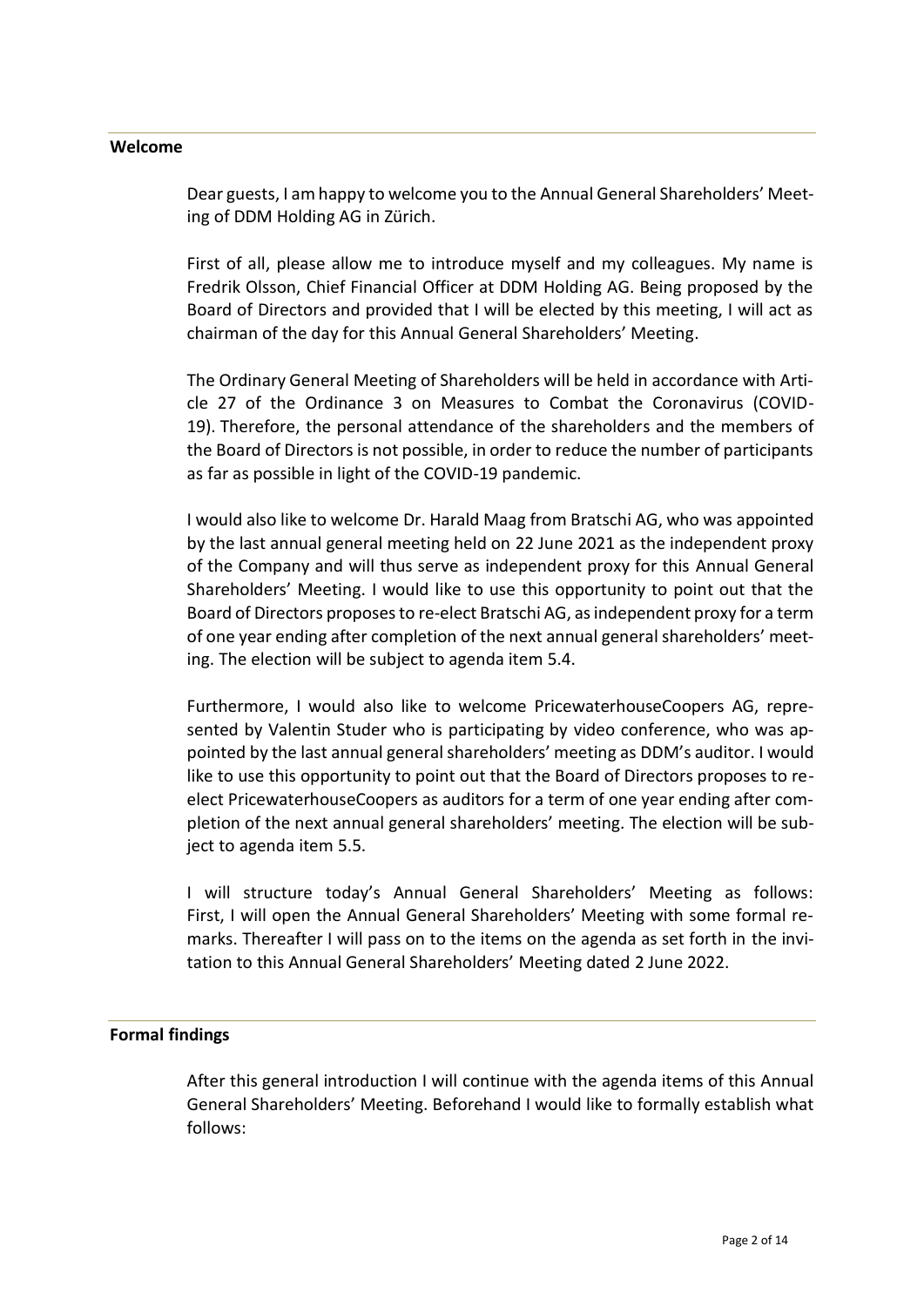#### **2.1. Secretary and Voting Teller**

According to article 10 paragraph 2 of the Articles of Association the Chairman designates a secretary and the voting teller.

I therefore appoint

– Boris Räber, as secretary, keeper of the minutes and voting teller.

#### **2.2. Notice of this Annual General Shareholders' Meeting**

This Annual General Shareholders' Meeting was convened in accordance with the statutory and legal requirements by single publication of the invitation in the Swiss Official Gazette of Commerce, via press release and on the Company's website on 2 June 2022. The invitation stated the agenda items and the proposals of the Board of Directors.

Therefore, I declare that today's Annual General Shareholders' Meeting has been validly convened and constituted in accordance with statutory and legal requirements.

#### **2.3. Notification of the agenda items and motions of the Board of Directors**

The agenda items and the proposals of the Board of Directors were duly stated in the invitation. I note that no request has been made by shareholders to have an item added to the agenda.

Please note that due to the absence of the chairman and the members of the Board of Directors, this Annual General Shareholders' Meeting is required to elect a chairman of the day.

#### **2.4. Board of Directors**

The members of the Board of Directors who are not present have waived their right to attend this Annual General Shareholders' Meeting and to submit motions.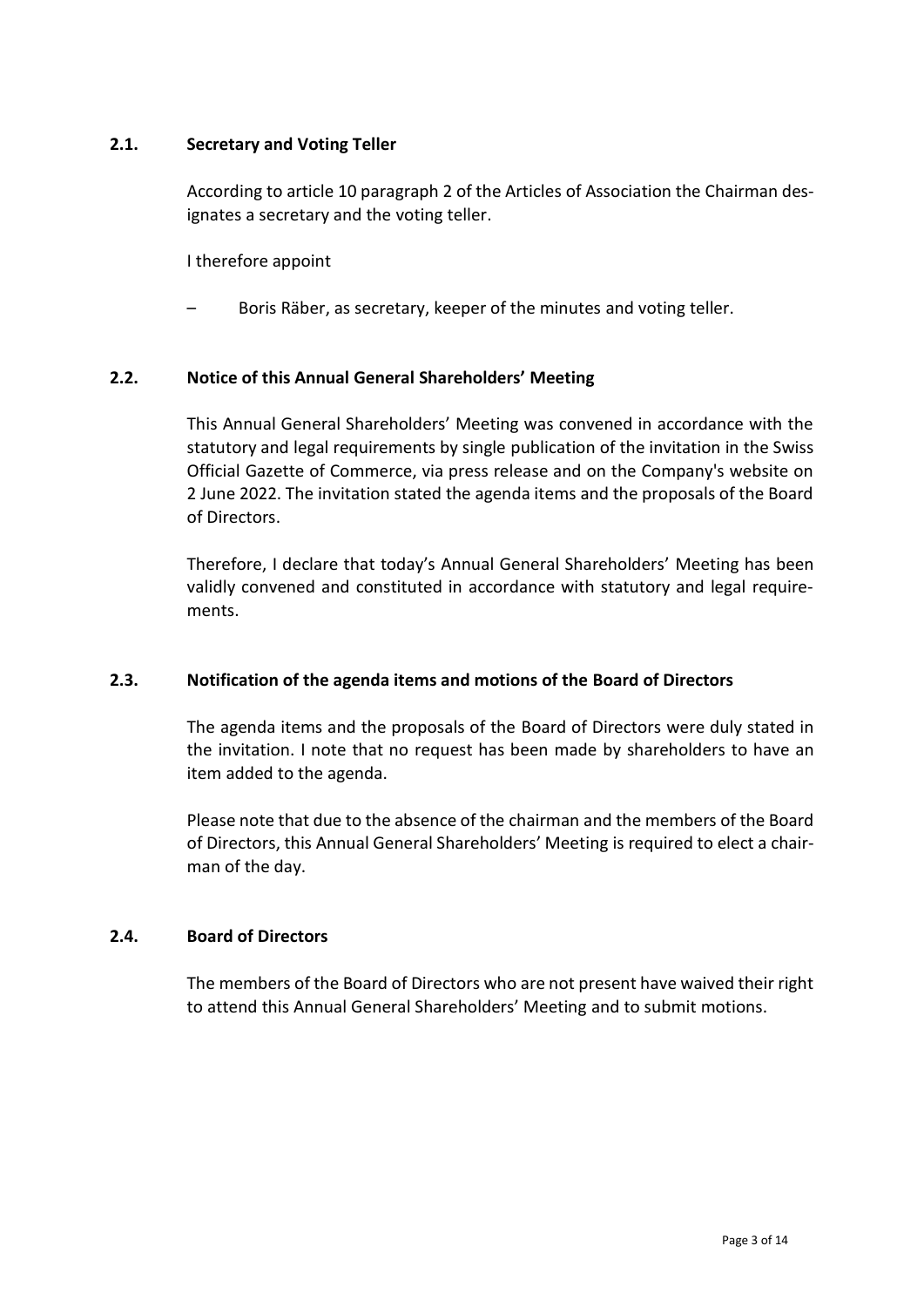#### **2.5. No members of the corporate bodies**

No members of the corporate bodies nor any other dependent person are proposed as a proxy in the sense of article 689c CO, nor do proxy holders for deposited shares exercise membership rights pursuant to article 689d CO.

#### **2.6. Voting by independent proxy**

Since all shareholders are represented by the independent proxy and the voting results are therefore known, I propose that we forego the raising of hands for each agenda item. When we come to the voting on the various agenda items, I would ask the independent proxy and the voting teller to inform the Annual General Shareholders' Meeting about the votes cast.

#### **2.7. Notification of the participation figures**

The votes represented as well as the share capital represented have been determined by the voting teller.

Shares present and/or represented in total: 13,015,302.

#### **2.8. Establishment of a quorum**

Provided that I will be elected by this Annual General Shareholders' Meeting as chairman of the day I hereby declare that today's Annual General Shareholders' Meeting has been duly constituted and has a quorum regarding the scheduled agenda items. The agenda items were approved by you. Consequently, this Annual General Shareholders' Meeting has a quorum for the scheduled agenda items.

#### **Agenda Items**

Now we pass on to

#### **3.1. Agenda item 1: Election of the Chairman of the Day**

According to article 10 paragraph 1 of the Articles of Association of DDM Holding AG, the annual general shareholders' meeting shall be chaired by the chairman, or, in his absence, by another member of the Board of Directors or by another chairman for the day elected by the annual general shareholders' meeting, who does not have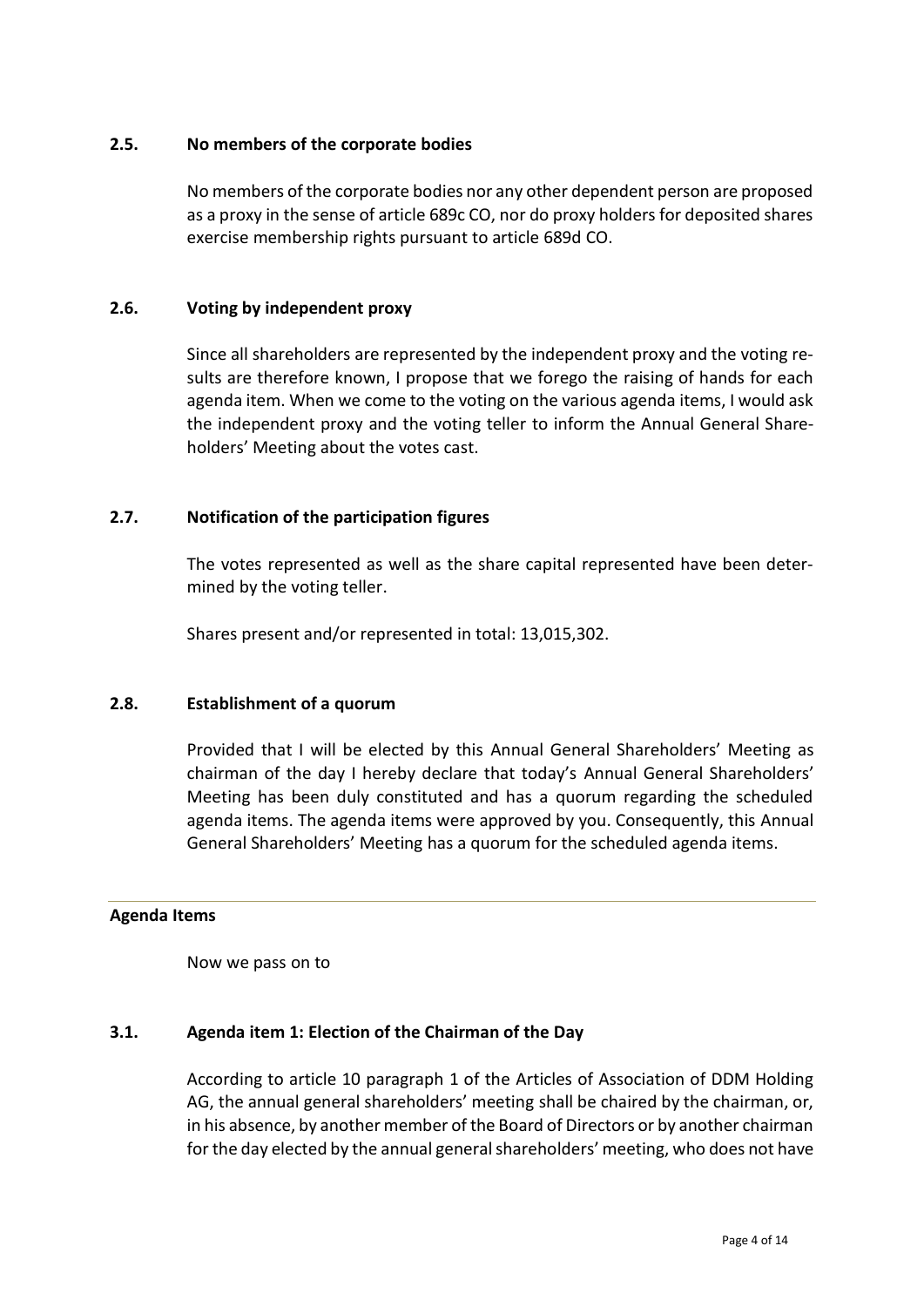to be a shareholder. As the members of the Board of Directors are not present at Annual General Shareholders' Meeting in order to reduce the number of participants as far as possible in light of the COVID-19 pandemic, the Board of Directors proposes to elect Fredrik Olsson, Chief Financial Officer of DDM Holding AG as chairman for the day.

Based on the votes reported by the independent proxy and the voting teller I confirm that the proposal of the Board of Directors to elect Fredrik Olsson as chairman for the day has been approved unanimously.

# **3.2. Agenda item 2: Approval of the Annual Report, the Statutory Financial Statements and the Consolidated Financial Statements 2021**

The annual report, the statutory financial statements and the consolidated financial statements 2021 were published on 25 March 2022 and made available on the Company's website. They have also been available for inspection at the headquarters of DDM Holding AG.

PricewaterhouseCoopers AG, Luzern, acted as auditor of DDM Holding AG for the business year 2021. PricewaterhouseCoopers has audited our Company's statutory financial statements 2021 as well as the consolidated financial statements 2021 and has issued its auditor's report as set out in the annual report. I would now like to ask Valentin Studer, who is participating by video conference and representing PricewaterhouseCoopers AG at today's Annual General Shareholders' Meeting, if PricewaterhouseCoopers AG wishes to make any additions regarding its auditor's report.

Valentin Studer has no such additions.

The Board of Directors proposes to approve the annual report, the statutory financial statements and the consolidated financial statements 2021.

Based on the votes reported by the independent proxy and the voting teller I confirm that the proposal of the Board of Directors regarding the approval of the annual report, the statutory financial statements and the consolidated financial statements 2021 has been approved unanimously.

Next, we come to: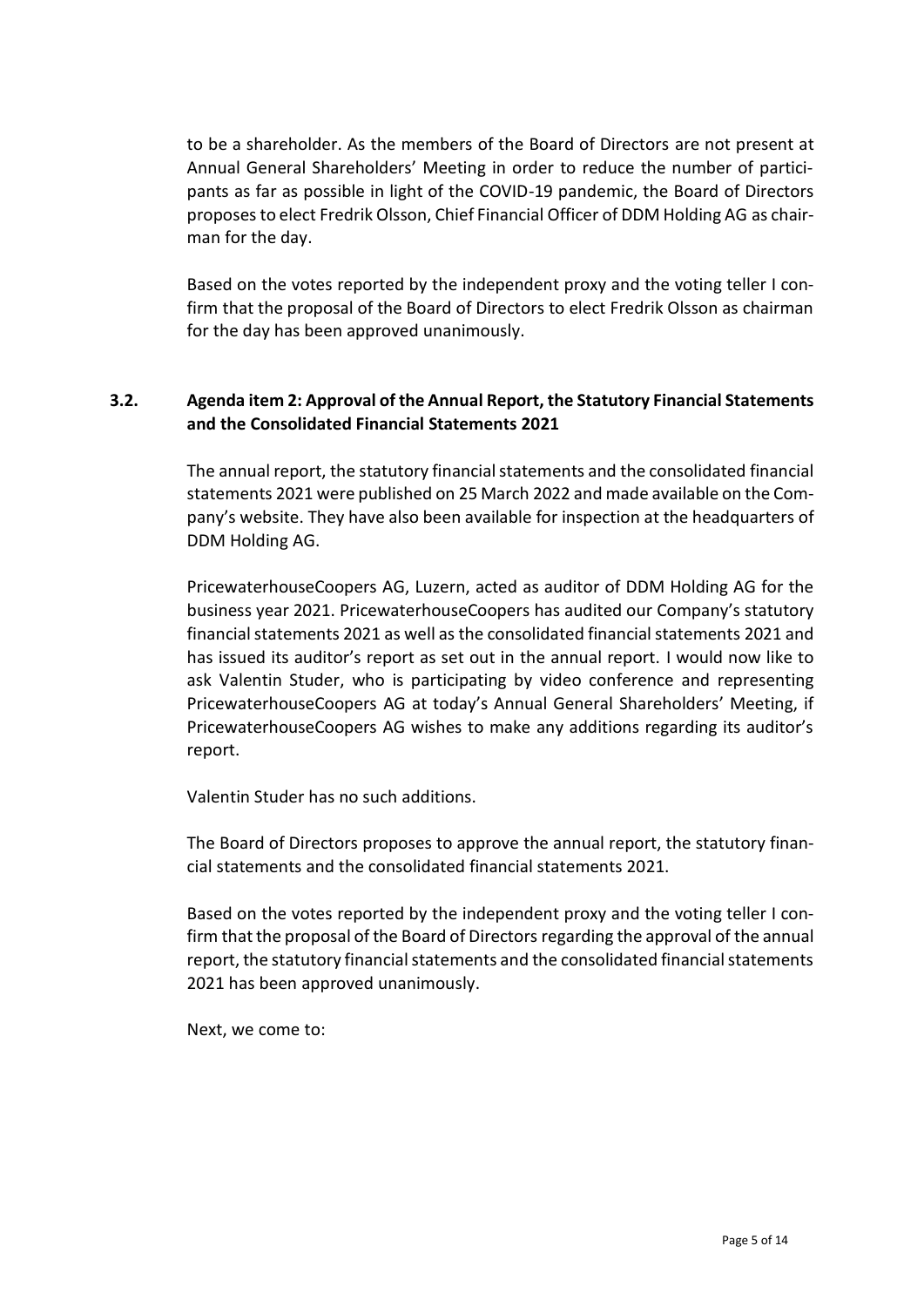#### **3.3. Agenda item 3: Appropriation of Available Earnings 2021**

The annual financial statements for the business year 2021 show a loss for the year in the amount of CHF 431'990, or EUR 398'253, and a retained profit carried forward in the amount of CHF 3'300'407, or EUR 2'881'995. The Board of Directors proposes to the Annual General Shareholders' Meeting to to carry forward the accumulated net profit of CHF 2'898'417, or EUR 2'483'742 (comprising retained profits of CHF 3'300'407 carried forward from previous years and the loss for 2021 of CHF 431'990).

Based on the votes reported by the independent proxy and the voting teller I confirm that the Board of Directors' proposal regarding the appropriation of the annual results has been approved unanimously.

We will continue with:

# **3.4. Agenda item 4: Discharge of the Members of the Board of Directors and of the Members of the Executive Management**

The Board of Directors proposes to grant discharge to all members of the Board of Directors and the Executive Management of DDM Holding AG for their activities in the business year 2021.

I would like to point out that those persons who have participated in the management of the Company are not authorized to participate in the voting regarding the discharge, neither with their own shares nor with shares that they represent.

Based on the votes reported by the independent proxy and the voting teller I confirm that the Board of Directors' proposal regarding the granting of discharge to all members of the Board of Directors and the Executive Management has been approved unanimously. Thank you.

Let's continue with:

#### **3.5. Agenda item 5: Elections**

Under agenda item 5, there are a number of elections that today's Annual General Shareholders' Meeting will resolve on.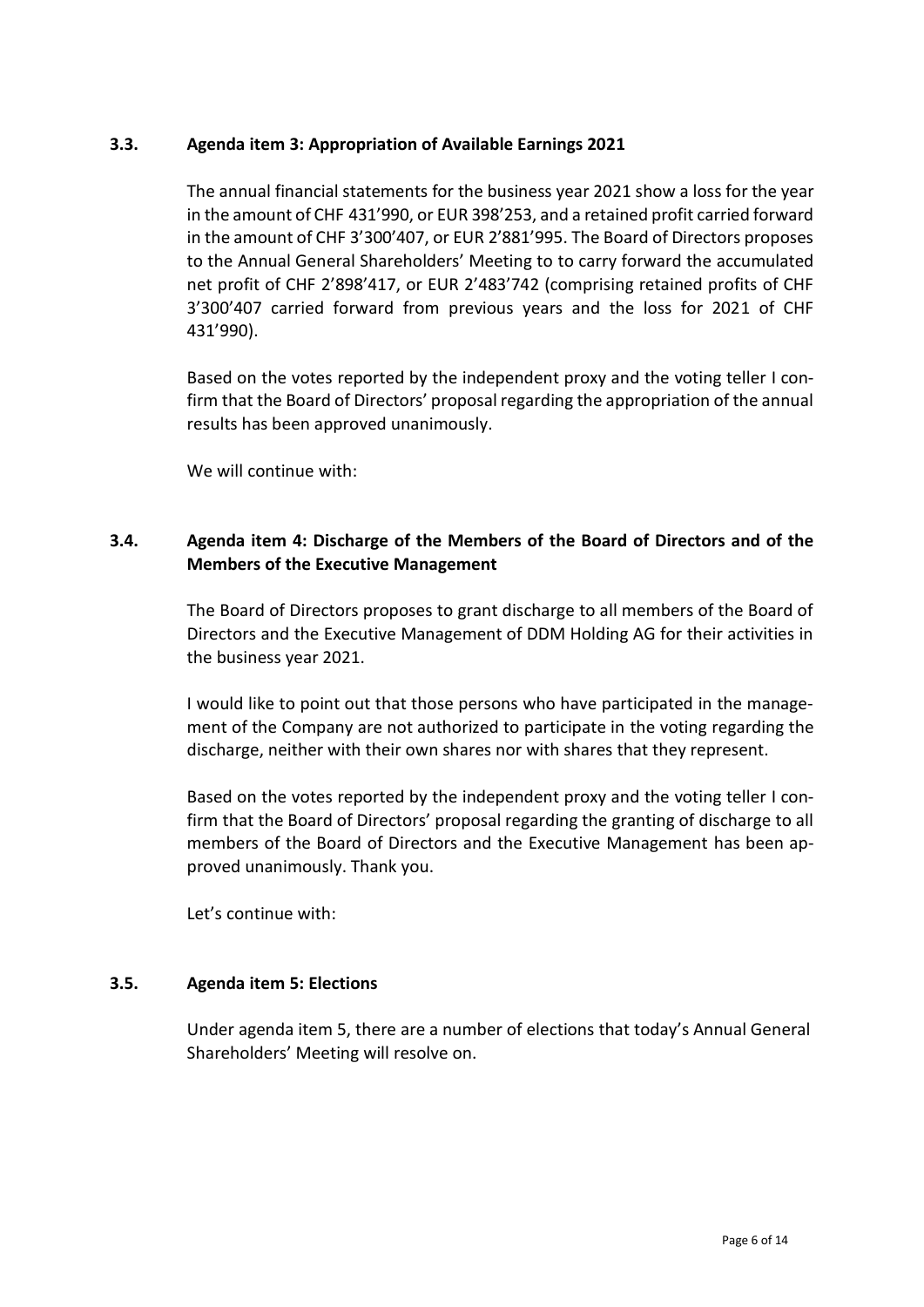#### **3.5.1. Agenda item 5.1: Re-Elections of the current Board Members**

First, the Annual General Shareholders' Meeting will vote on the re-election of the following members of the Board of Directors in the order presented in the invitation to the Annual General Shareholders' Meeting published on 2 June 2022, each for a term of one year ending after completion of the next annual general shareholders' meeting:

- Jörgen Durban
- Erik Fällström
- Joachim Cato
- Andreas Tuczka

Before we proceed to the voting, I would like to remind you that we will hold the re-elections individually for each existing board member.

#### **3.5.1.1. Jörgen Durban**

The Board of Directors of DDM Holding AG proposes to re-elect Jörgen Durban as member of the Board of Directors for a term of one year ending after completion of the next annual general shareholders' meeting.

Based on the votes reported by the independent proxy and the voting teller I confirm that the proposal of the Board of Directors has been approved unanimously. The Annual General Shareholders' Meeting has therefore re-elected Jörgen Durban as member of the Board of Directors for a term of one year ending after completion of the next annual general shareholders' meeting. Thank you.

#### **3.5.1.2. Erik Fällström**

The Board of Directors of DDM Holding AG proposes to re-elect Erik Fällström as member of the Board of Directors for a term of one year ending after completion of the next annual general shareholders' meeting.

Based on the votes reported by the independent proxy and the voting teller I confirm that the proposal of the Board of Directors has been approved unanimously. The Annual General Shareholders' Meeting has therefore re-elected Erik Fällström as member of the Board of Directors for a term of one year ending after completion of the next annual general shareholders' meeting. Thank you.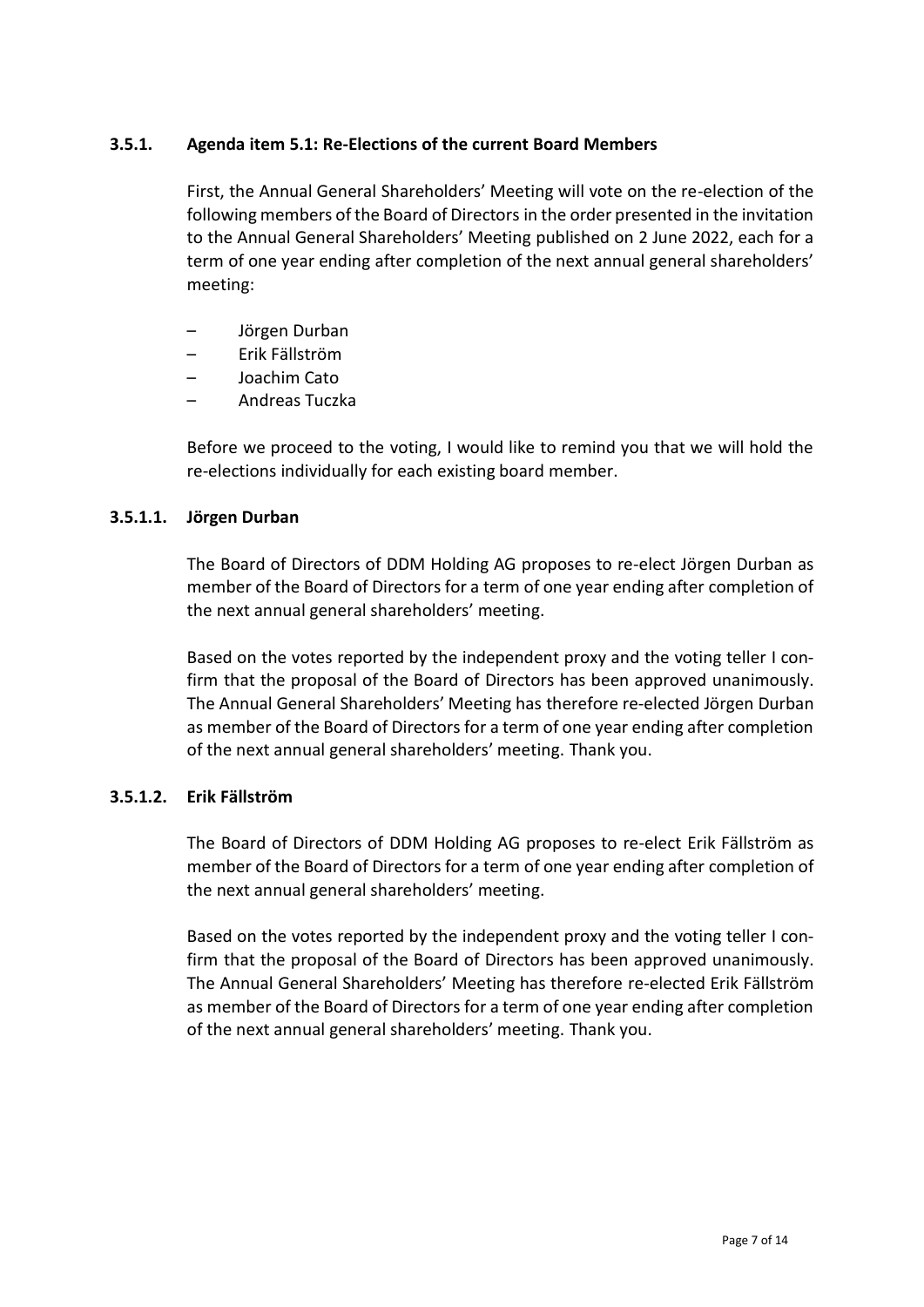#### **3.5.1.3. Joachim Cato**

The Board of Directors of DDM Holding AG proposes to re-elect Joachim Cato as member of the Board of Directors for a term of one year ending after completion of the next annual general shareholders' meeting.

Based on the votes reported by the independent proxy and the voting teller I confirm that the proposal of the Board of Directors has been approved unanimously. The Annual General Shareholders' Meeting has therefore re-elected Joachim Cato as member of the Board of Directors for a term of one year ending after completion of the next annual general shareholders' meeting. Thank you.

#### **3.5.1.4. Andreas Tuczka**

The Board of Directors of DDM Holding AG proposes to re-elect Andreas Tuczka as member of the Board of Directors for a term of one year ending after completion of the next annual general shareholders' meeting.

Based on the votes reported by the independent proxy and the voting teller I confirm that the proposal of the Board of Directors has been approved unanimously. The Annual General Shareholders' Meeting has therefore re-elected Andreas Tuczka as member of the Board of Directors for a term of one year ending after completion of the next annual general shareholders' meeting. Thank you.

I conclude that you have approved the proposal of the Board of Directors and have re-elected the members of the Board of Directors standing up for re-election. Those re-elected have confirmed acceptance of the re-election prior to the Annual General Shareholders' Meeting. I would like to thank you for the trust that you have placed in the Board of Directors of DDM Holding AG.

We will continue with:

#### **3.5.2. Agenda item 5.2: Re-Election of the Chairman**

The Board of Directors of DDM Holding AG proposes to re-elect Jörgen Durban as Chairman of the Board of Directors for a term of one year ending after completion of the next annual general shareholders' meeting.

Based on the votes reported by the independent proxy and the voting teller I confirm that the proposal of the Board of Directors has been approved unanimously. The Annual General Shareholders' Meeting has therefore re-elected Jörgen Durban as Chairman of the Board of Directors for a term of one year ending after comple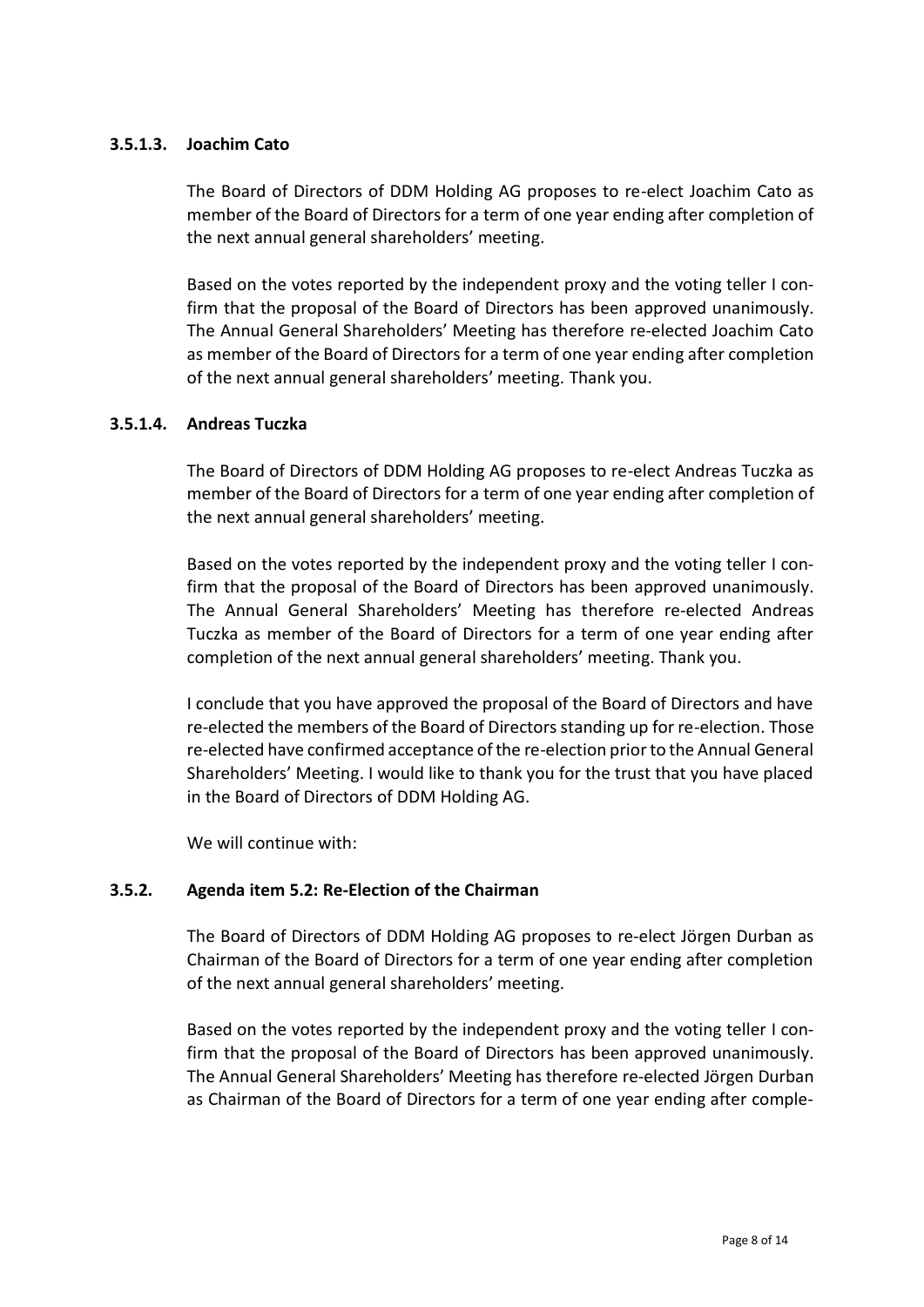tion of the next annual general shareholders' meeting. Jörgen Durban has confirmed acceptance of the re-election prior to the Annual General Shareholders' Meeting. Thank you.

We will proceed with:

#### **3.5.3. Agenda item 5.3: Re-Election of Members of the Remuneration Committee**

The Board of Directors proposes to re-elect Jörgen Durban and Erik Fällström as members of the remuneration committee for a term of one year until the next annual general shareholders' meeting.

Once again, we will carry out the elections individually.

#### **3.5.3.1. Jörgen Durban**

The Board of Directors of DDM Holding AG proposes to re-elect Jörgen Durban as member of the remuneration committee for a term of one year ending after completion of the next annual general shareholders' meeting.

Based on the votes reported by the independent proxy and the voting teller I confirm that the proposal of the Board of Directors has been approved unanimously. The Annual General Shareholders' Meeting has therefore re-elected Jörgen Durban as member of the remuneration committee and chair of the committee for a term of one year ending after completion of the next annual general shareholders' meeting. Jörgen Durban has confirmed acceptance of the re-election prior to the Annual General Shareholders' Meeting. Thank you.

#### **3.5.3.2. Erik Fällström**

We will continue with the re-election of Erik Fällström as member of the remuneration committee. The Board of Directors of DDM Holding AG proposes to re-elect Erik Fällström as member of the remuneration committee for a term of one year ending after completion of the next annual general shareholders' meeting.

Based on the votes reported by the independent proxy and the voting teller I confirm that the proposal of the Board of Directors has been approved unanimously. The Annual General Shareholders' Meeting has therefore re-elected Erik Fällström as member of the remuneration committee for a term of one year ending after completion of the next annual general shareholders' meeting. Erik Fällström has confirmed acceptance of the re-election prior to the Annual General Shareholders' Meeting. Thank you.

We now come to: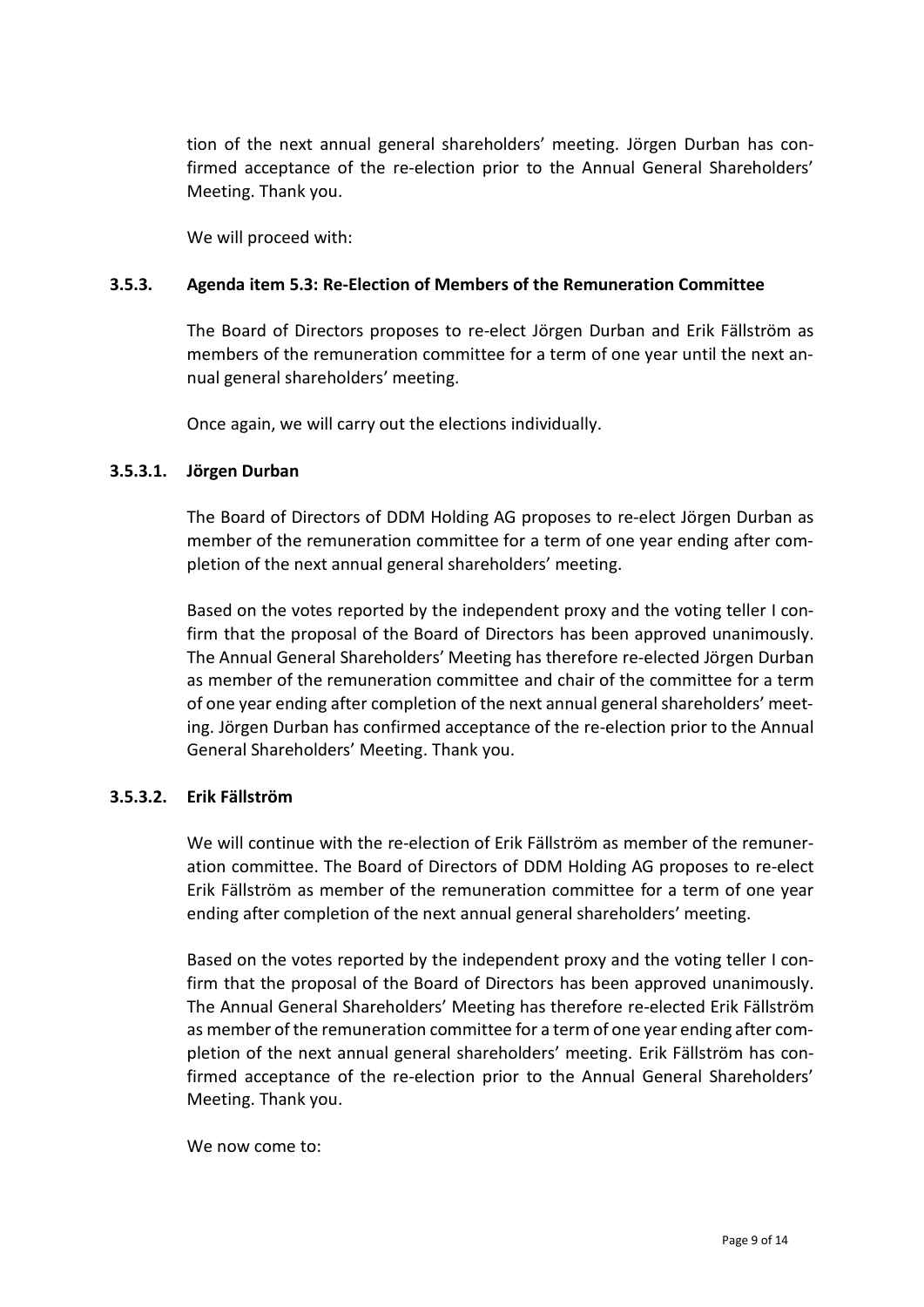#### **3.5.4. Agenda item 5.4: Re-election of the Independent Proxy**

At the last annual general shareholders' meeting, Bratschi AG was elected as independent proxy for a term starting immediately after the last annual general shareholders' meeting and ending after todays' Annual General Shareholders' Meeting. The Board of Directors therefore proposes to re-elect Bratschi AG, Zurich as independent proxy for a term of one year ending after completion of the next annual general shareholders' meeting.

Based on the votes reported by the independent proxy and the voting teller I confirm that the Board of Directors' proposal regarding the re-election of Bratschi AG, Zurich as independent proxy for a term of one year ending after completion of the next annual general shareholders' meeting has been approved unanimously. Bratschi AG, Zurich has confirmed acceptance of the re-election prior to the Annual General Shareholders' Meeting. Thank you.

Let us proceed with:

#### **3.5.5. Agenda item 5.5: Re-Election of the Statutory Auditors**

The Board of Directors proposes to re-elect PricewaterhouseCoopers AG, Luzern, as the statutory auditors for the business year 2022. I can confirm that PricewaterhouseCoopers AG fulfils all independence requirements, is registered as a federallysupervised audit firm and thus qualifies as statutory auditors.

Based on the votes reported by the independent proxy and the voting teller I confirm that the Board of Directors' proposal regarding the re-election of PricewaterhouseCoopers AG, Luzern, as statutory auditors for the business year 2022 has been approved unanimously. PricewaterhouseCoopers have confirmed acceptance of the re-election prior to the Annual General Shareholders' Meeting. Thank you.

I will now continue with:

#### **3.6. Agenda item 6: Consultative Vote on the Compensation Report 2021**

Following the implementation of the Swiss Ordinance against Excessive Compensation in Listed Stock Companies and in line with our Company's corporate governance approach, you, the shareholders of DDM Holding AG, will have the opportunity to express your opinion on the compensation report for the business year 2021, which was and is available on the Company's website and which also includes the principles behind, and the elements of, the remuneration paid to the members of the Board of Directors and the Executive Management of DDM Holding AG in the business year 2021 and compares these figures with the compensation figures for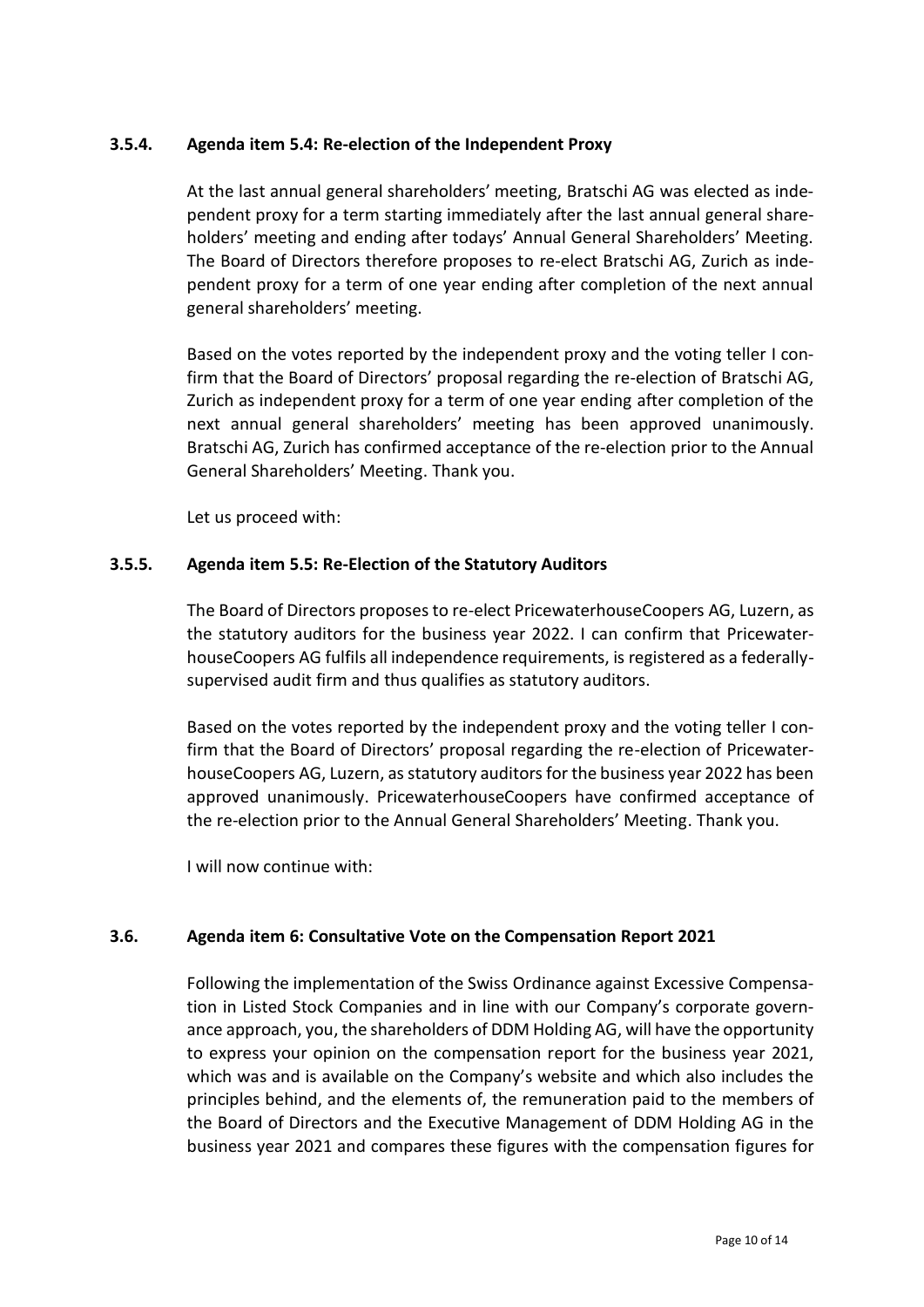the business year 2020. The auditor's report on the Compensation Report 2021 was and is available on the Company's website. Please note that this will be a non-binding consultative vote only.

The Board of Directors proposes to approve, on a consultative basis, the compensation report for the business year 2021.

Based on the votes reported by the independent proxy and the voting teller I confirm that the compensation report 2021 has been approved unanimously on a consultative basis. Thank you.

I continue with:

# **3.7. Agenda item 7: Votes on the Compensation of the Members of the Board of Directors and the Executive Management**

Agenda item 7 is split into several parts, as set forth in the invitation to today's Annual General Shareholders' Meeting. In particular, votes on the compensation of the Executive Management are split into votes on fixed and variable compensation.

# **3.7.1. Agenda item 7.1: Maximum aggregate amount of fixed compensation for the Members of the Board of Directors for the period from the end of this Annual General Shareholders' Meeting until the end of the 2023 annual general shareholders' meeting**

The Board of Directors proposes to approve the maximum aggregate amount of CHF 1'000'000 as fixed compensation for the members of the Board of Directors for the period until the end of the 2023 annual general shareholders' meeting.

The proposal consists of the remuneration of the members of the Board of Directors as well as remuneration for their services rendered in board committees and remuneration for potential consulting services provided. It is also taking the increasing number of board members into consideration. The actual compensation paid to each member of the Board of Directors for a business year is disclosed in the respective compensation report governing such business year and is made available (together with the accompanying audit report) to the shareholders in accordance with the applicable Swiss law.

Based on the votes reported by the independent proxy and the voting teller I confirm that the Board of Directors' proposal concerning the approval of the maximum aggregate amount of CHF 1'000'000 as fixed compensation for the members of the Board of Directors for the period until the end of the 2023 annual general shareholders' meeting has been approved unanimously. Thank you.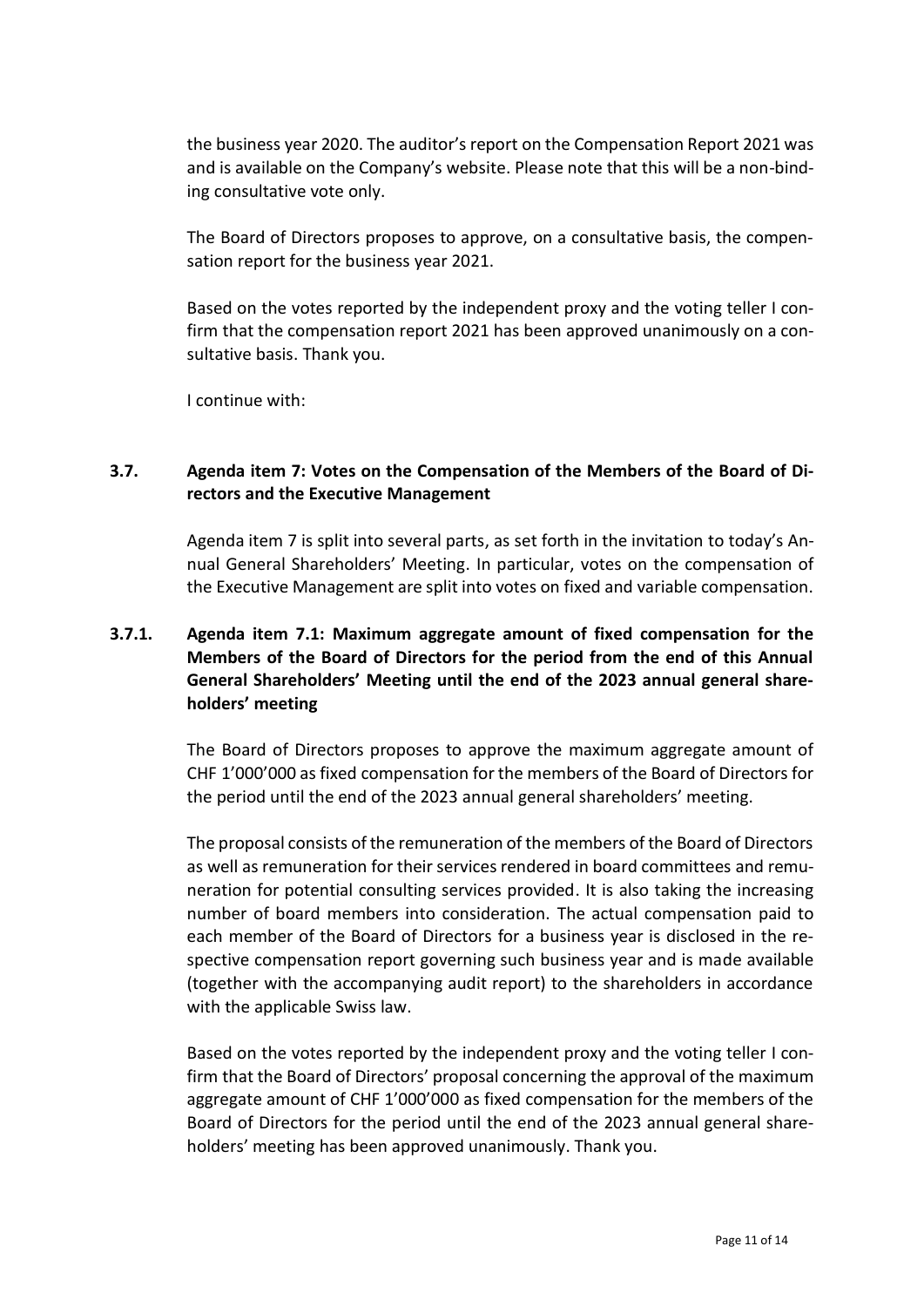We continue with:

# **3.7.2. Agenda item 7.2: Maximum aggregate amount of variable compensation of the Members of the Executive Management for the business year 2022**

The Board of Directors proposes to approve the maximum aggregate amount of CHF 2'400'000 as variable compensation for the Executive Management regarding their performance for the business year 2022 (i.e. from 1 January 2022 until 31 December 2022).

The actual compensation paid to the members of the Executive Management for a business year will be disclosed in the respective compensation report governing such business year and will be made available (together with the accompanying audit report) to the shareholders in accordance with applicable Swiss law.

The variable compensation of members of the Executive Management may consist of cash remuneration and share options granted under a share option plan implemented by the Board in accordance with article 3<sup>quater</sup> of the Company's articles of association and is subject to the approval of the maximum aggregate amount of variable compensation by the annual general shareholders' meeting and is determined taking into consideration the duties and responsibility of the recipients, performance of the Company and the individual member.

For further details on the Company's Board and Executive Remuneration, please refer to the compensation report, available on [https://www.ddm-group.ch/inves](https://www.ddm-group.ch/investors/corporate-governance/shareholder-meetings/agm)[tors/corporate-governance/shareholder-meetings/agm.](https://www.ddm-group.ch/investors/corporate-governance/shareholder-meetings/agm)

Based on the votes reported by the independent proxy and the voting teller I confirm that the Board of Directors' proposal concerning the approval of the maximum aggregate amount of CHF 2'400'000 as variable compensation for the Executive Management regarding their performance for the business year 2022 has been approved unanimously. Thank you.

We continue with:

# **3.7.3. Agenda item 7.3: Maximum aggregate amount of fixed compensation of the Members of the Executive Management for the business year 2023**

The Board of Directors proposes to approve the maximum aggregate amount of CHF 2'000'000 as fixed compensation for the members of the Executive Management for the business year 2023 (i.e. from 1 January 2023 until 31 December 2023).

Based on the votes reported by the independent proxy and the voting teller I confirm that the Board of Directors' proposal concerning the approval of the maximum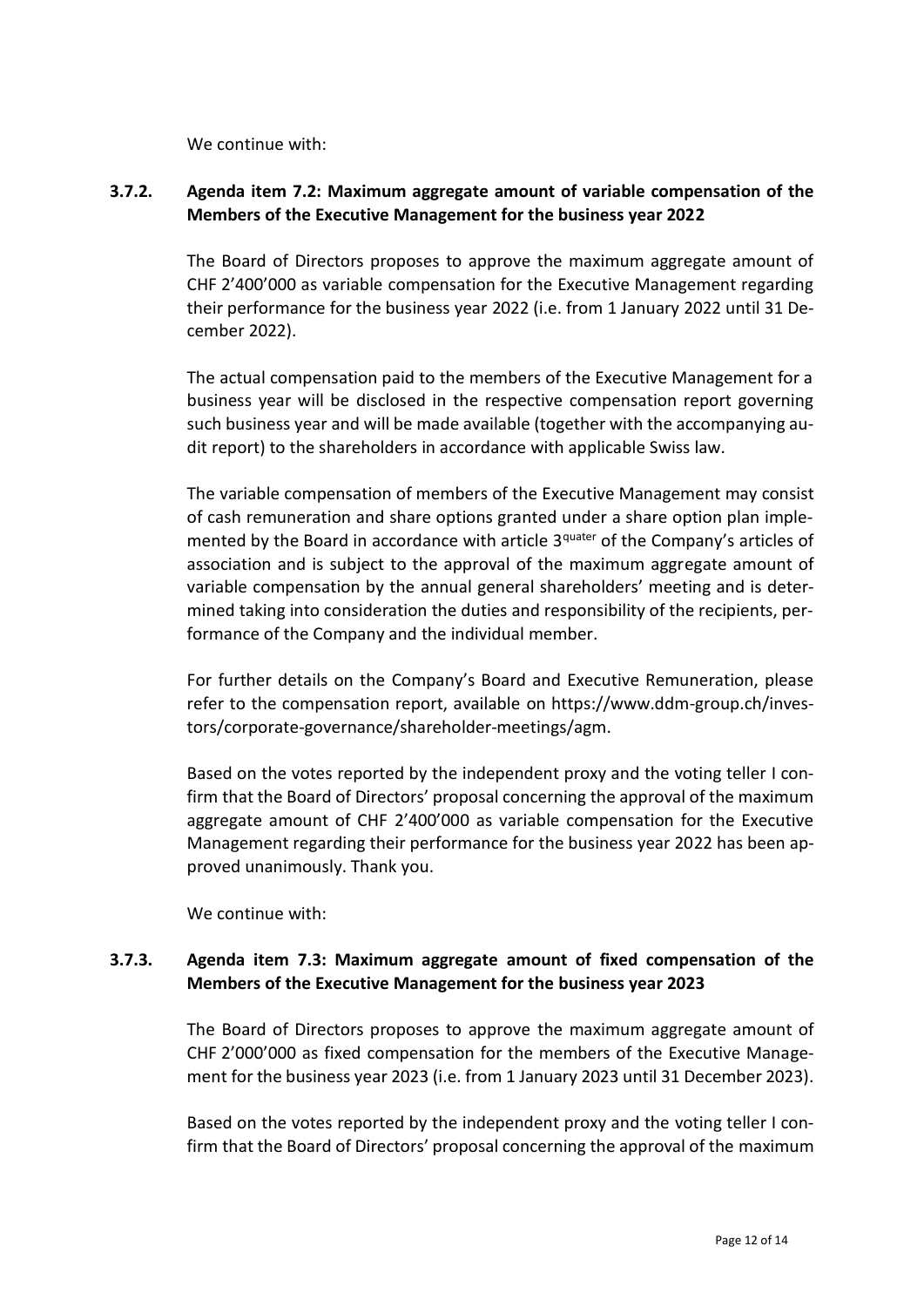aggregate amount of CHF 2'000'000 as fixed compensation for the members of the Executive Management for the business year 2023 has been approved unanimously. Thank you.

We continue with:

# **3.8. Agenda item 8: Vote on the compensation for DDM Group Finance S.A. for brokerage services during the business year 2021**

DDM Group Finance S.A., being the largest shareholder in the Company, whose shares are ultimately held by trusts attributable to Erik Fällström and Andreas Tuczka, entered into an agreement during 2019 with the Company where DDM Group Finance S.A. provides brokerage services under an asset management contract. Brokerage services from DDM Group Finance S.A. to the Company and its subsidiaries during the business year 2021 amounted to EUR 4'231'000. In relation to this total amount, EUR 2'355'000 has been capitalized, EUR 1'101'000 has been recognized as consultancy expenses and EUR 775'000 has been prepaid during the business year 2021.

The Board of Directors proposes to approve the compensation of DDM Group Finance S.A. for brokerage services provided by DDM Group Finance S.A. to the Company and its subsidiaries during the business year 2021 amounting to EUR 4'231'000.

Based on the votes reported by the independent proxy and the voting teller I confirm that the Board of Directors' proposal concerning the approval of the compensation of DDM Group Finance S.A. for brokerage services provided by DDM Group Finance S.A. to the company during the business year 2021 amounting to EUR 4'231'000 has been approved unanimously. Thank you.

We continue with:

# **3.1. Agenda item 9: Extension of Authorized Share Capital**

The Board of Directors proposes to approve an extension to the current Authorized Share Capital (Art. 3bis paragraph 1) as follows:

*«Art. 3bis Authorized Share Capital*